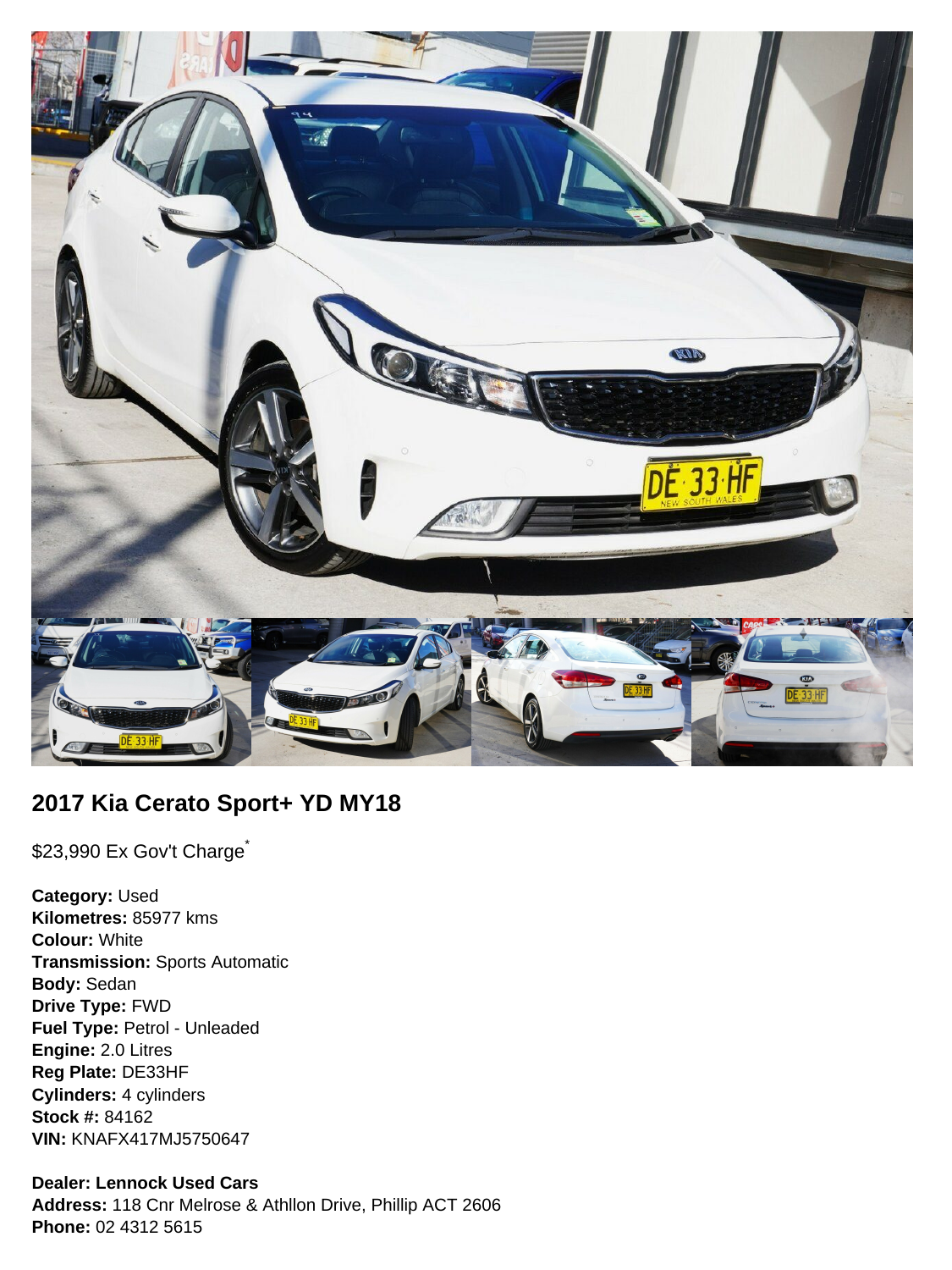# **Dealer Comments**

\*\*\* Kia Cerato Sports. - Push button start. - Reverse Camera. - Satalite Navigation. - LOW KLms. - Auto park assist. - Bluetooth. - Leather . - Sports Body kit. - Remainder of New Cra Warranty. Buy from the team who has a passion for cars and service for over 55 years! 1. Our cars are extensively researched to bring you the best price. 2. Trade-ins welcome. 3. Nation Wide used car Warranty on all cars. 4. Extended Warranties available. 5. Finance team on site or on the phone to help with a loan or insurance. 6. Multi award winning franchise dealer: - Nissan, Volkswagen, Jaguar, Land Rover, Skoda, Honda, Hyundai and RAM. 7. Over 350 Used Cars in stock. 8. Transport available to your door Nationwide. 9. Approachable and friendly staff to assist with your purchase. 10. WE BUY CARS ? Direct payment to you same day. Call to make an appointment or come in today to view our range.

\* If the price does not contain the notation that it is "Drive Away No More to Pay", the price may not include additional costs, such as stamp duty and other government charges. Please confirm price and features with the seller of the vehicle.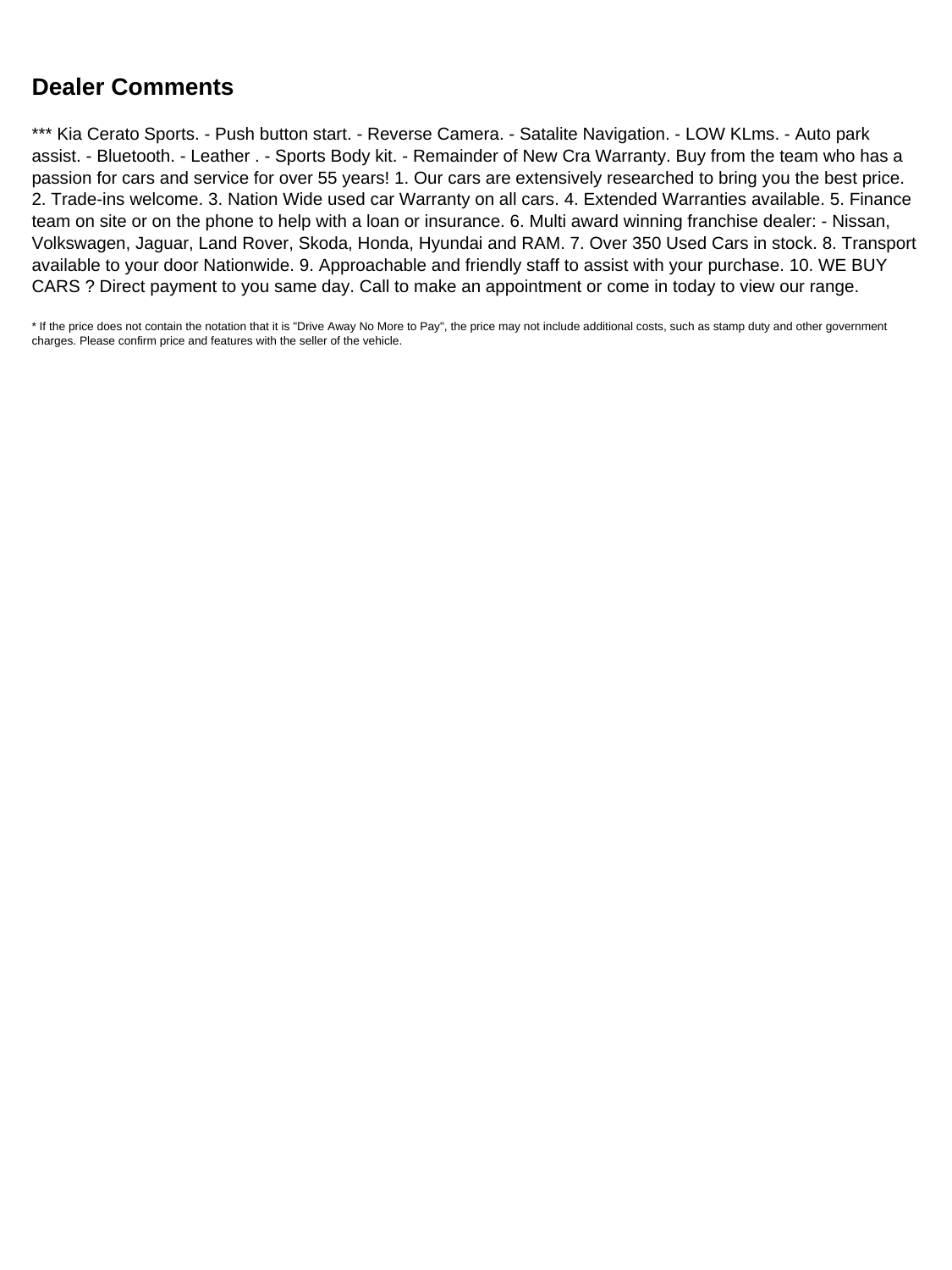# **Features and Specifications**

## **Audio, Visual & Communication**

Audio - Aux Input USB Socket Audio - Input for iPod Audio - MP3 Decoder **Bluetooth System** Bluetooth System 6 Speaker Stereo Multi-function Control Screen - Colour Smart Device App Display/Control Smart Device Integration - Android Auto Smart Device Integration - Apple CarPlay

### **Instruments & Controls**

Trip Computer

#### **Interior**

Carbon Fibre - Interior Inserts Leather Look - Gear Knob Leather Seats - Partial

## **Lights & Windows**

Demister - Rear Windscreen with Timer Fog Lamp/s - Rear Fog Lamps - Front **Front** Headlamps - See me home **Headlamps** - See me home Headlamps Automatic (light sensitive) **Illuminated** (puddle lamps) Door Mirrors Intermittent Wipers - Variable **Power Windows - Front & Rear** Power Windows - Front & Rear Rear View Mirror - Electric Anti Glare

# **Safety & Security**

Airbags - Side for 1st Row Occupants (Front) Alarm Camera - Rear Vision Central Locking - Key Proximity ABS (Antilock Brakes) **Central Locking - Once Mobile** Central Locking - Once Mobile Central Locking - Remote/Keyless Central Locking - Remote/Keyless Control - Electronic Stability Control - Park Distance Front Control - Park Distance Rear Control - Traction EBD (Electronic Brake Force Distribution) Engine Immobiliser **Airbag - Driver** Airbag - Driver Hill Holder Airbag - Passenger Parking Assist - Graphical Display And Airbags - Head for 1st Row Seats (Front) Seatbelt - Adjustable Height 1st Row Seatbelt - Load Limiters 1st Row (Front) Seatbelt - Pretensioners 1st Row (Front) Seatbelts - Lap/Sash for 5 seats Airbags - Head for 2nd Row Seats

Antenna - in Rear Glass Audio - Aux Input Socket (MP3/CD/Cassette)

Clock - Digital GPS (Satellite Navigation)

Leather Look - Inserts in Dash **Leather Look - Steering Wheel** Leather Look - Steering Wheel

Brake Assist Brake Emergency Display - Hazard/Stoplights

### **Seating**